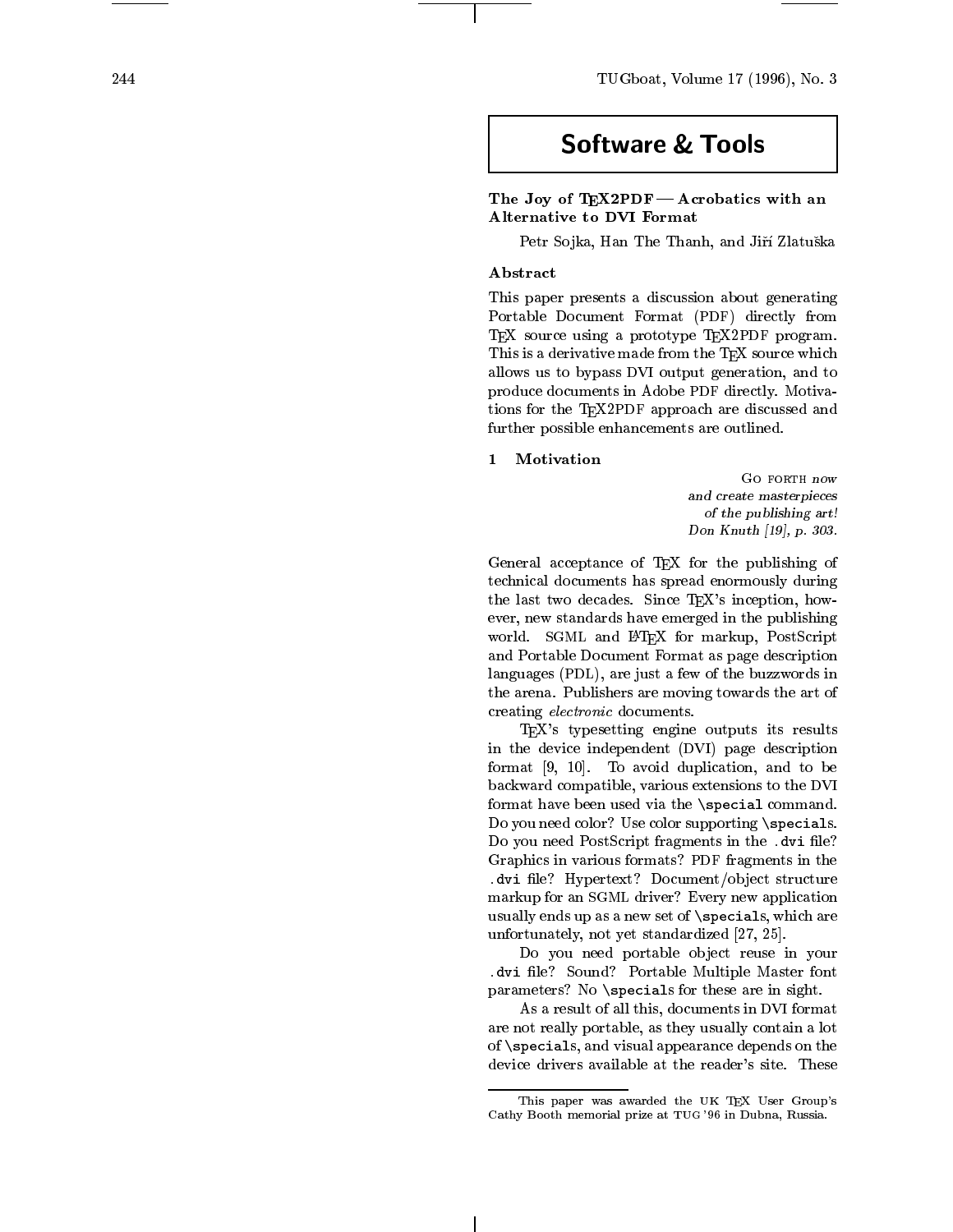and similar problems and thoughts have led us to research on the possibility of generating portable electronic documents which will offer widest range of functionality from well established and widely used  $(H)$ T<sub>F</sub>X sources.

In section 2 we give an overview of current formats relevant to electronic document storage. In section 3 we discuss the current possibilities for producing  $PDF - a$  possible format of choice for electronic documents. We suggest a new approach by means of the T<sub>E</sub>X2PDF program in section 4 and, in section 5, its merits with respect to other approaches. We conclude with a discussion of ob ject reuse in section 6, and future developments in section 7.

#### $\mathbf{2}$ 2 Formats for Electronic Document Delivery

#### 2.1 DVI Format

A .dvi file is the standard output of a TEX run and is often used as a format for storage and exchange of typeset TEX documents.

DVI format is heavily (but not exclusively) used e.g. in the Los Alamos e-Print archive http://xxx. lanl.gov/. Several tens of thousands documents are available (typeset by autoTEXing scripts) from there. The disadvantage is that the documents are not 'self-embedded', which means that they rely on standardisation of font names and availability<br>of fonts at the decument expansive site. Hence  $\frac{2.3}{1}$ of fonts at the document consumer's site. Hypertext extensions to the DVI format have been accomplished by a set of HTML-like \specials de fined by the HyperTFX project  $(\texttt{http://xxx.lan1}.$ gov/hypertex/) and special versions of previewers (xhdvi), dvihps and ghostscript (ghosthview) have been developed.

#### 2.2 Portable Document Format

PDF [5] is a page description language derived from Adobe's PostScript language [2]. The design goals

- **are:** Rendering speed algorithmic constructs were  $\qquad_{c}$ removed from the language.
	- Portability| as a cross platform format, Acrobat Reader is available free of charge on ma jor platforms.
	- Compactness| the Lempel, Ziv, Welsh compression algorithm was licensed from UNISYS for maximum compression of files.<sup>1</sup> Multiple Master font technology, partial font download-

ing and built-in fonts in the Acrobat Reader lead to a minimum size for portable documents.

- WW support to our process to other documents to other documents to other documents to other documents to other uments on the Internet are allowed. PDF version 1.2 and Acrobat 3.0 (Amber) introduced a linearized arrangement of objects within PDF documents, allowing for incremental downloading across the Internet.
- Extensibility| documents can be extended without losing the old version; notes (stickers) can be added to a document by the readers.
- Password protection| access to a document can be protected by a password.
- Ob ject structure| allows for access to individual pages, with possibility of one-pass generation.
- example and the case of the canonical contract can be a contract of the case of the case of the case of the ca be generated for better portability and email exchange.

PDF files can be embedded directly in an HTML page using the HTML <EMBED> tag [1]. These are becoming more and more popular in the WWW world, as they render faithfully what the author saw (modulo color rendering and resolution of an end-user's display).

### **SGML**

Roll on SGML, and real document storage. Not just this strange PDF thing which traps the visuals like an insect in amber... James Robertson on comp.text.pdf

SGML is a widely accepted international standard (ISO 8879) [12, 6, 3] for document markup. It is the format of choice for document storage chosen by many publishers [23, 7, 4]. It is a language for describing markup, aimed at long-term storage, but not at visual layout. As TEX's typesetting engine is still the state-of-the-art, the perspective of typesetting of SGML documents via LATEX3 with a TEX based engine is a viable option.

## 3 Current Possibilities for Producing PDF from T<sub>E</sub>X

If PDF is required as the end format, with currently available programs one has to generate PostScript from a .dvi file and then to 'distill' (using Adobe's Distiller program) the result to PDF. Some comments and suggestions on how to create PDF files from T<sub>F</sub>X are collected in [17]. Problems with configuring fonts are described in  $[28]$  and  $[8]$ .

<sup>1</sup> Latest news from Adobe says that ZIP compression has been added as well, leading to even better compression ratios.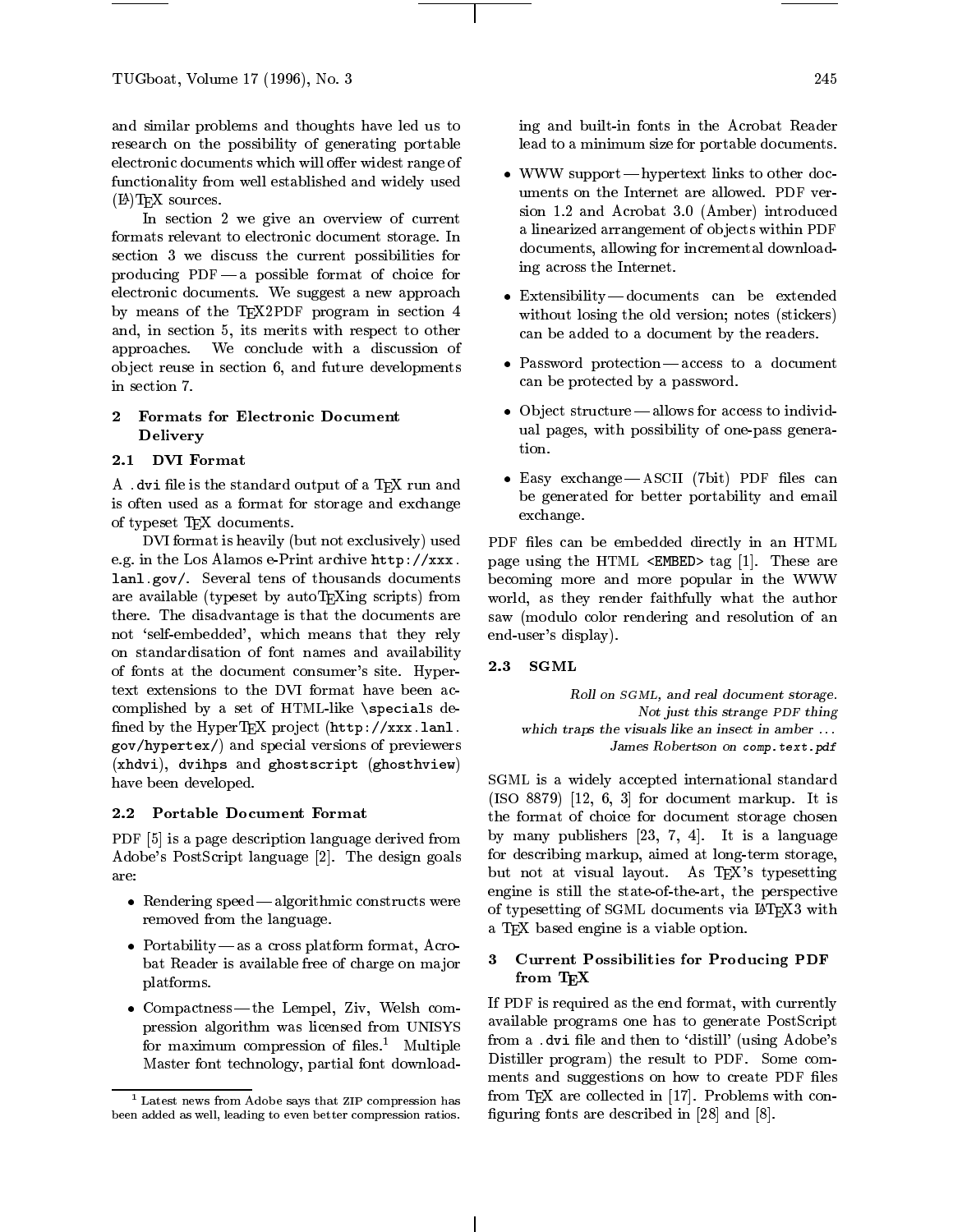$\overline{4}$ 4 The Name of the Game

> There still are countless important issuesto be studied, relating especially to the manyclasses of documents that go far beyondwhat I ever intended  $T_{F}X$  to handle. Don Knuth [21], p. 640

Motivated by a note by Don Knuth to one of the authors (private communication, 1994), who mentioned he expected people would attempt to create derivations from TEX suitable for, e.g., outputting PostScript instead of DVI, a project for creating PDF files directly from the TFX source has been attempted  $[14]$ , introducing the possibility of creating  $\frac{1}{4.3}$ either DVI or PDF output. The working name of this game is T<sub>F</sub>X2PDF. An example of the T<sub>F</sub>X source taking advantage of the new possibilities is shown in figure 1 and the resulting document as viewed with Adobe Acrobat Reader is shown in figure 2 on page 251.

#### 4.1 New primitives

New primitives have been introduced in TFX2PDF in order to allow for more straightforward use of hypertext features from within TEX-like source. Most of their parameters are taken implicitly from the following page). the context of use in TEX terms, which simplifies their use considerably. We do not specify the full syntax here, because it is not yet fully stable.

- $\mathbf{p}$  are changed to the mass of  $\mathbf{p}$  behaviour from the from the from the second from the second from the second from the second from the second from the second from the second from the second from the second from DVI-producing mode to PDF-producing one.
- $\sqrt{p}$  are an arguments and arguments which specifies specified specifies are arguments. the text of an annotation to be created at the current position.
- \pdfannotlink, \pdfendlink allows the user to specify hypertext links with all of the link attributes available in the PDF specification. An integer argument is used as a key to the corresponding anchor. If no link border has been specified, it is computed for all boxes between \pdfannotlink and \pdfendlink, so the link will automatically become multiline if a line break occurs in between.
- $\eta$  and the allows for the generation of  $\eta$  the state of  $\eta$ marks; bookmarks can be hierarchically structured.
- \pdfdestxyz, \pdfdestfit, \pdfdestfith, \pdfdestitution provide specification of various types and various types and various types and various types and v of anchors with zooming and fitting possibilities.
- \pdfdestfitr, \pdfendfitr specify the position of anchor corners. In this case, the anchor area is computed from the corners.

#### 4.2 Font handling

 Font handling in TEX2PDF is currently limited to Type1 fonts only. Metric information is extracted from the pfb le. Font name mapping is handled introducing the list of fonts available, together with using an auxiliary font mapping configuration file the information on the type of font embedding and its usage.

Virtual fonts [18] are supported in TEX2PDF. As they are in fact part of .dvi files, they have to be unfolded before PDF is output, as in today's DVI drivers.

### **Compression**

Compression is allowed in the PDF specification, and several types of compression filters can be used; JPEG compression for color graphics, LZW and ZIP compression for text and graphics, and CCITT Group, Run Length and LZW compression for monochrome images.

As the LZW compression algorithm is licensed by UNISYS, we cannot distribute TEX2PDF with LZW support, but we used it for testing runs to compare TEX2PDF with Distiller (see table on However, the even more effective ZIP compression will be available in PDF version 1.2, avoiding the need for LZW compression in TEX2PDF, and the patent problems. The test figures show that TFX2PDF generated an even more compact PDF file than Adobe Distiller on standard text files.

#### 4.4 Graphics

\specials are not yet handled by TEX2PDF. As most of the graphics included in TEX documents are PostScript and TIFF, at least support for the PostScript to PDF and TIFF to PDF conversion will have to be included in the future.

#### 4.5 Implementation

The implementation of of TEX2PDF is realized as a web change file to the latest  $T$ FX source [20]. This implies that TEX2PDF is as portable as TEX itself is. Karl Berry's web2c package has been used for the development and for producing a running UNIX version. We expect easy recompilation on any UNIX platform.

#### 5 Pros and Cons

I was constantly bombarded by ideasfor extensions, and I was constantly turninga deaf ear to everything that did not fit well with TEX as I conceived it at the time. Don Knuth [21], p. 640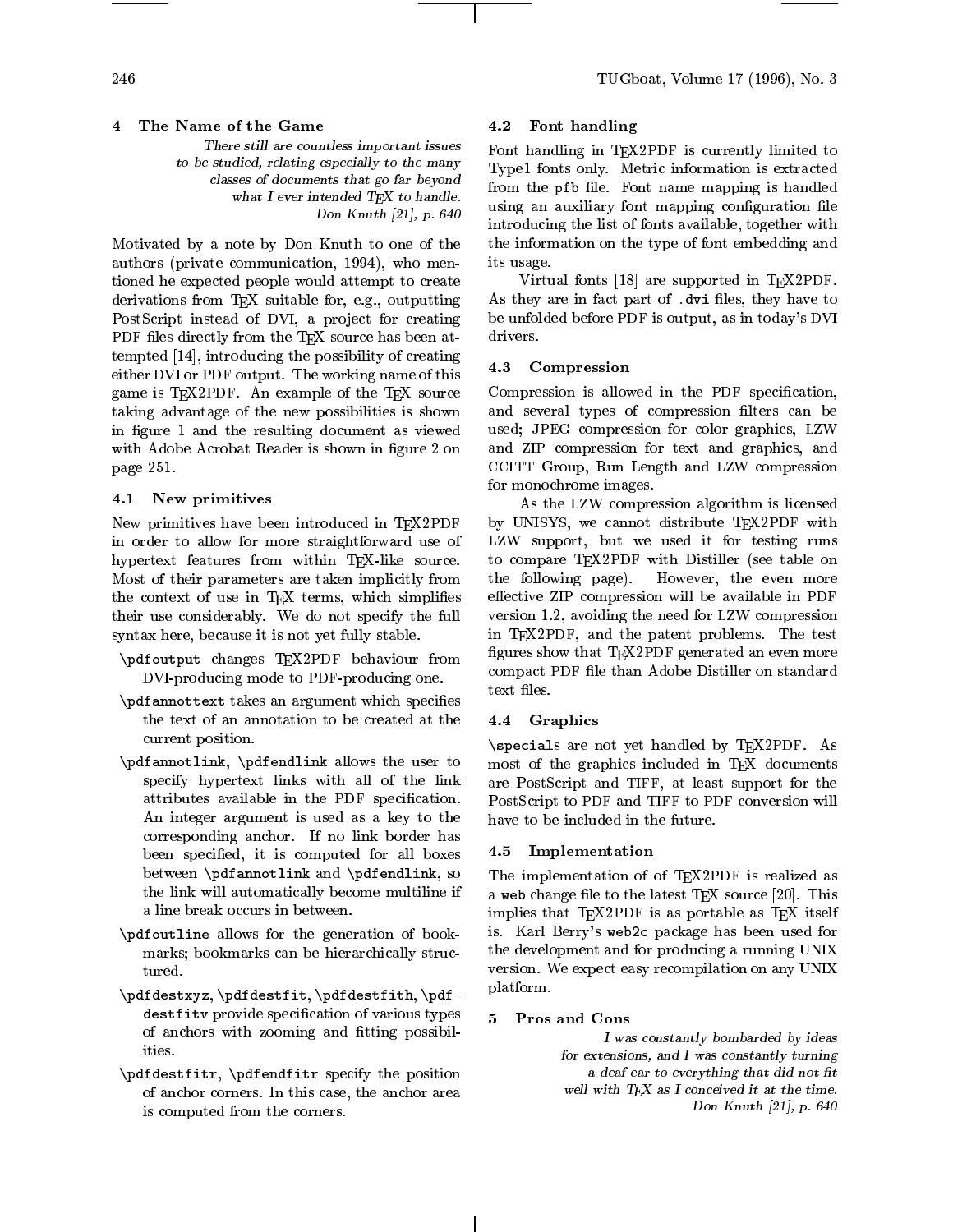To compare TEX2PDF with the other methods of producing a hypertext PDF document from a TEX file, we did several testing runs. They were done on a Sun Sparc 10 under the Solaris 2.4 operating system. Measurements were done using the time program (CPU times are listed). We used tex.tex, generated from the TEX source (tex.web) file, as the testing document. For the hypertext version we used a slightly changed version of webmac.tex (see http://www.cstug.cz/~thanh/tex2pdf).

In both time and size comparisons T<sub>F</sub>X2PDF beats its competitors (see tables on the following page). This is mainly due to the absence of intermediate DVI and PostScript formats in TEX2PDF, allowing for better PDF optimisation. TFX2PDF is slightly slowed down by pfb file parsing.

The users familiar with the (emacs + TEX + xhdvi (+ ghostscript)) suite of programs might want to switch to (emacs + TEX2PDF + xpdf), thus speeding up the document debugging cycle considerably.

TEX2PDF is written in web so that its source blends naturally with the source of T<sub>EX</sub> the program. The obvious benefit is absolute compatibility with T<sub>E</sub>X proper; the actual code which drives the typesetting engine is that of Don Knuth (modulo whetsits use for the hypertext primitives added in the  $\sim$ TEX2PDF). While this conformance to TEX source greatly benefits from Don's appreciation of stability, it makes the implementor's life more difficult in the world where PDF still evolves. It is also hard to debug TFX2PDF without incremental compilation. When we come to add implementation of \special commands, maintenance will become tough.

The changes introduced in new versions of PDF are motivated by achieving better performance when handling Acrobat documents, and so TEX2PDF is bound to have the PDF-generating modules modified or rewritten so that maximum benefit of the features supported by PDF technology can be used. The fact that PDF specification has been made public is crucial to success of this approach.

The T<sub>E</sub>X2PDF approach is naturally backward compatible with  $TEX - in$  fact, if PDF output is not switched on, it can still generate DVI output identical to that of T<sub>E</sub>X. Just by redefining some cross-referencing macros, the new hypertext features of TEX2PDF can be instantly used even without modifying the markup of old IATFX documents.

6 Object Reuse

> Using well-designed formats resultsin  $BTFX$  source that clearly reflects the document structure.T. V. Raman [24]

With PDF, there is the possibility of taking advantage of the object structure and manipulation specified within a PDF file to store elements of document structure (higher level document model) in the PDF file generated by the application (T<sub>E</sub>X2PDF). Some work has been already done in this direction by dening Encapsulated PDF (EPDF) blocks and their reuse [26]. This format, however, is not supported or used by a wide variety of applications.

The logical structure of a document model is also urgently needed in applications like AsTeR [24], which reads LATEX documents using a speech synthesizer. Developing an application that is capable of reading aloud enriched PDF files might become possible.

Our suggestions for further work could lead to primitives which allow handling of PDF objects stored in the trailer of a PDF file indirectly. At least three primitives are foreseen:

- $\lambda$  the state is a store that are stores the stores the stores the stores the stores the stores the stores the stores the stores the stores that is a store that is a store that is a store of the store that is a store of result as a PDF object. The reference to that ob ject will stay in the internal register accessible by \lastpdfbox.
- $\sum_{i=1}^{n}$ stored object by  $\setminus$  setpdfbox.
- $\mathcal{L}$  This primitive primitive puts a reference to reference to  $\mathcal{L}$ an object into the output stream.
- **Future Work** 7

Few claim to know what will be the preferredelectronic format a century from now,but<sup>I</sup>'m willing to go out on a limband assert that it will be none of  $T_{E}X$ , rostScript, PDF, Microsoft Word, nor any other format currently in existence.Paul Ginsparg [11]

TEX2PDF is currently under development and is available to beta testers only. We do not guarantee that the input syntax will remain unchanged. Support for object reuse, graphics and OpenType (TrueType) fonts when the PDF specication 1.2 comes out may be added.

For testing purposes, a tex2pdf option for the hyperref package [16] will be written, using the hypertext possibilities of TEX2PDF directly. This will allow using TEX2PDF for re-typesetting of LATEX documents just by loading with hyperref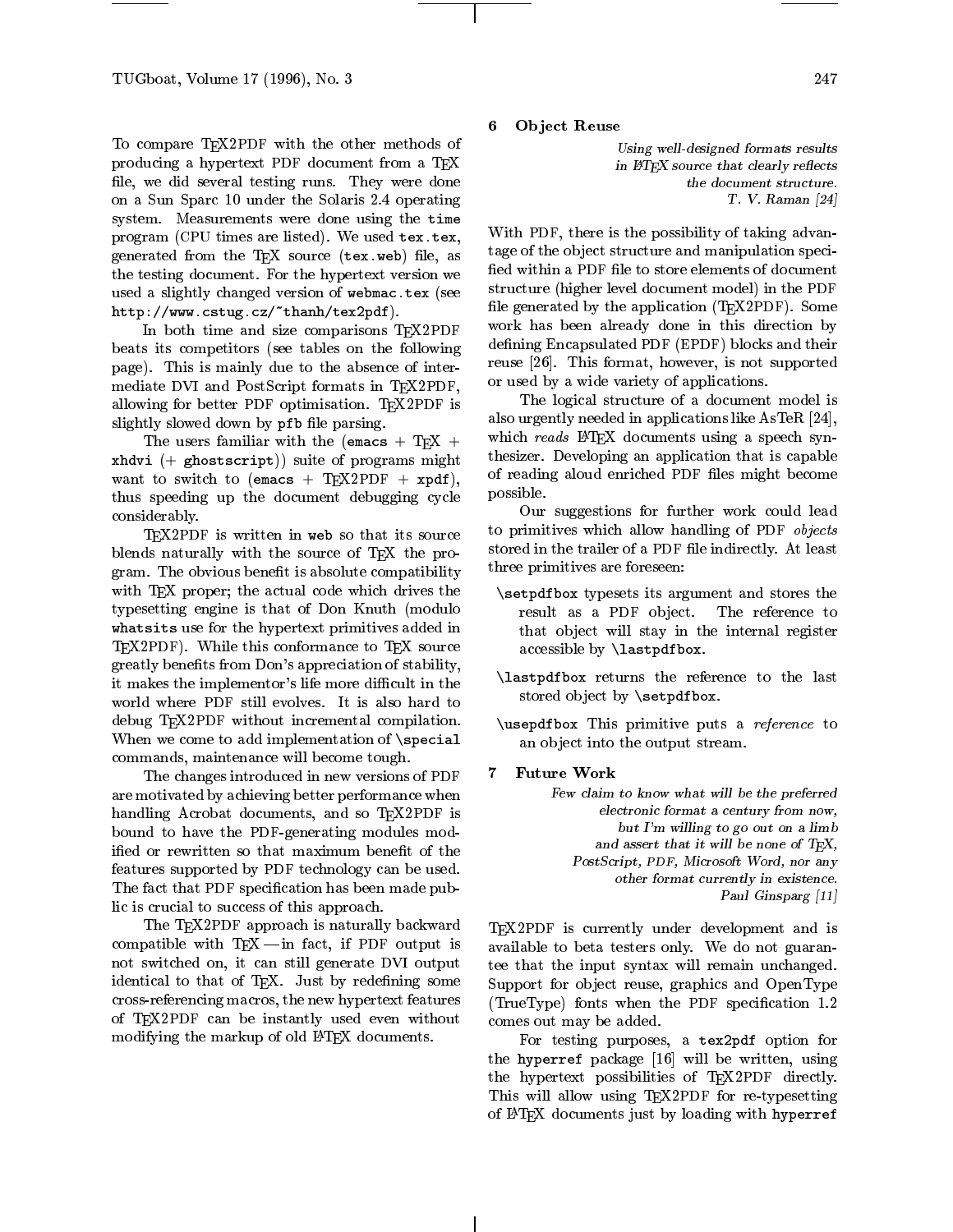| Program(s)                                                   | Time without<br>compression | Time with<br>compression (LZW) |
|--------------------------------------------------------------|-----------------------------|--------------------------------|
| T <sub>E</sub> X2PDF ( $\alpha$ -test version)               | 1:57                        | 2:38                           |
| $TEX + \text{dvips } 5.58 + \text{ Adobe Distiller } 2.1$    | 6:34 $(1:33+0:18+4:43)$     | 6:56 $(1:33+0:18+5:05)$        |
| $TFX + \text{dvips } 5.58 + \text{Aladdin Ghostscript } 4.0$ | $40:23$ $(1:33+0:18+38:32)$ | not applicable                 |

Table 1: Speed comparison of several ways of producing PDF file (tex.pdf) from a T<sub>F</sub>X file (tex.tex)

| Program(s)                                                   | without LZW | with LZW       | without compression  |
|--------------------------------------------------------------|-------------|----------------|----------------------|
|                                                              | compression | compression    | and PDF file gzipped |
| T <sub>F</sub> X2PDF ( $\alpha$ -test version)               | 8063658     | 3086545        | 1906184              |
| $TFX + \text{dvips } 5.58 + \text{ Adobe Distiller } 2.1$    | 10530967    | 4387232        | 2 1 1 5 8 2 7        |
| $TFX + \text{dvips } 5.58 + \text{Aladdin Ghostscript } 4.0$ | 16 908 552  | not applicable |                      |

Table 2: Size comparison of several ways of producing PDF file (tex.pdf) from a T<sub>E</sub>X file (tex.tex)

package with the tex2pdf option in the document preamble.

Support for the full usage of Multiple Master technology remains to be added, possibly in the combination with METAFONT [15, 13]. Extensions of the paragraph breaking algorithm [22] to take advantage of Multiple Master fonts with a variable width axis (but constant grayness) to help justification (\emergencyfontwidthstretch) is another possible direction of future work.

#### Acknowledgements

The support of the TUG '96 bursary committee is acknowledged, having allowed presentation of a preliminary version of this paper at the TUG '96 conference in Dubna, Russia.

#### References

- [1] Adobe. Adobe Acrobat 3.0 beta. http://www. adobe.com/acrobat/3beta/main.html, 1996.
- [2] Adobe Systems. PostScript Language Reference Manual. Addison-Wesley, Reading, MA, USA,
- [3] American National Standards Institute and International Organization for Standardization. Information processing: Text and Office Systems: Standard Generalized Markup Language (SGML). American National Standards Institute, 1430 Broadway, New York, NY 10018, USA, 1985.
- [4] Association of American Publishers. Association of American Publishers Electronic Manuscript Series Standard for Electronic Manuscript Preparation and Markup: an SGML Application Conforming to International Standard ISO 8879-Standard Generalized Markup Language. Version 2.0 Dublin, Ohio: Available

from the Electronic Publishing Special Interest Group, c1987. Association of American Publishers, Dublin, OH, USA, 1987.

- [5] Tim Bienz, Richard Cohn, and James R. Mee-Portable Document Format Reference han. Manual, Version 1.1. Addison-Wesley, Reading, MA, USA, 1996.
- [6] Steven J. DeRose and David G. Durand. Making Hypermedia Work. Kluwer Academic Publishers Group, Norwell, MA, USA, and Dordrecht, The Netherlands, 1994.
- [7] Andrew E. Dobrowolski. Typesetting SGML Documents using TFX. TUGboat, 12(3):409-414, December 1991.
- [8] Emerge, Inc. TFX and PDF: Solving Font Problems. http://www.emrg.com/texpdf.html, 1996.
- [9] David Fuchs. The Format of T<sub>F</sub>X's DVI Files. TUGboat, 1(1):17, October 1980.
- [10] David Fuchs. The Format of TFX's DVI Files. TUGboat, 3(2):14, October 1982.
- [11] Paul Ginsparg. Winners and Losers in the Global Research Village. http://xxx.lanl. gov/blurb/pg96unesco.html, February 1996.
- [12] Charles F. Goldfarb and Yuri Rubinsky. The SGML Handbook. Clarendon Press, Oxford, UK, 1990.
- [13] Michel Goossens, Sebastian Rahtz, and Robin Fairbairns. Using Adobe Type 1 Multiple Master Fonts with TFX.  $TUGboat$ , 16(3):253-258, June 1995.
- [14] Han The Thanh. Portable Document Format and Typesetting System TEX (in Czech). Master's thesis, Masaryk University, Brno, April 1996.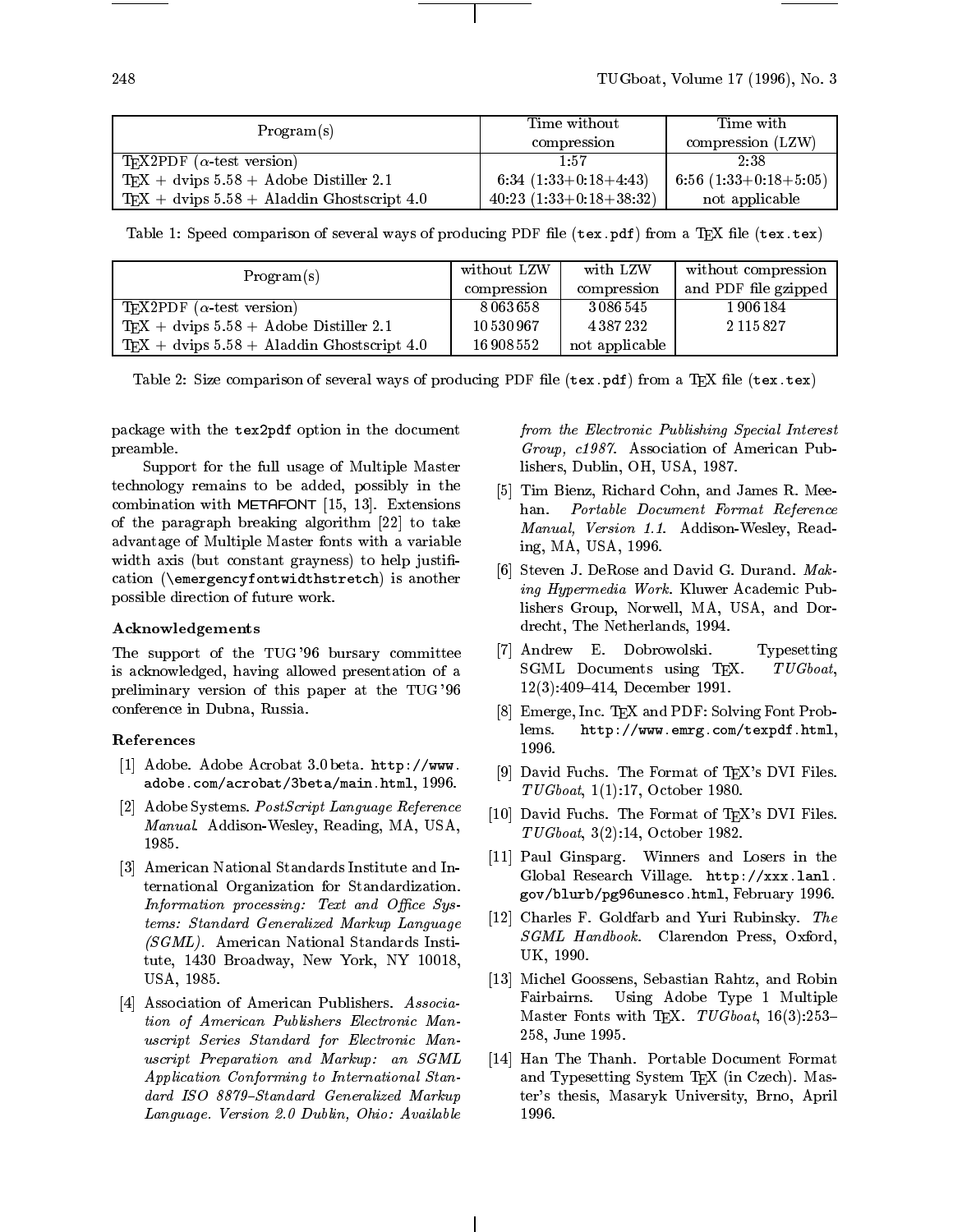TUGboat, Volume 17 (1996), No. 3 249

- [15] Yannis Haralambous. Parametrization of Postscript Fonts through METAFONT-an Alternative to Adobe Multiple Master Fonts. Electronic Publishing,  $6(3):145-157$ , April 1994.
- [16] Yannis Haralambous and Sebastian Rahtz. LATEX, Hypertext and PDF, or the Entry of [26] Philip N. Smith. TFX into the World of Hypertext. TUGboat,  $16(2):162-173$ , June 1995.
- [17] Berthold K. P. Horn. Acrobat PDF from TEX. http://www.YandY.com/pdf\_from.pdf, 1996.
- [18] Donald Knuth. Virtual Fonts: More Fun for Grand Wizards.  $TUGboat$ , 11(1):13-23, April 1990.
- [19] Donald E. Knuth. *The TEXbook*, volume A of Computers and Typesetting. Addison-Wesley, Reading, MA, USA, 1986.
- [20] Donald E. Knuth.  $TFX:$  The Program, volume B of Computers and Typesetting. Addison-Wesley, Reading, MA, USA, 1986.
- [21] Donald E. Knuth. The Errors of TFX.  $Software-Practice$  and Experience, 19(7):607-685, 1989.
- [22] Donald E. Knuth and Michael F. Plass. Breaking Paragraphs into Lines.  $Software-Practice$ and Experience, 11:1119-1184, 1981.
- [23] Sebastian P. Q. Rahtz. Another Look at IATEX to SGML Conversion.  $TUGboat$ , 16(3):162-173, September 1995.
- [24] T. V. Raman. An Audio View of TEX Documents. TUGboat, 13(3):372-379, October 1992.
- [25] Tomas G. Rokicki. A Proposed Standard for Specials.  $TUGboat$ , 16(4):395-401, December 1995.
- [26] Philip N. Smith. Block-Base Formatting with Encapsulated PDF. Technical Report NOTTCS-TR-95-1, Department of Computer Science, University of Nottingham, January 1995. http://www.ep.cs.nott.ac.uk/~pns/ pdfcorner/complete.pdf.
- [27] Mike Sofka. Dvi Driver Implementation and Standardization Issues. Available as http://  $www.rpi.edu/~sofkam/DVI/dvi.html, 1996-.$
- [28] Kendall Whitehouse. Creating Quality Adobe PDF Files from TEX with Dvips. http://www.adobe.com/supportservice/custsupport/SOLUTIONS/2d7a.htm, 1996.

Petr So in So jeans, Hannes The The Theorem , and the Theorem , and the Theorem , and the Theorem , and the Th Jiří Zlatuška Faculty of Informatics Masaryk University Brno Buresova 20, 602 00 Brno Czech Republic Internet: sojka, thanh, zlatuska@informatics.muni.cz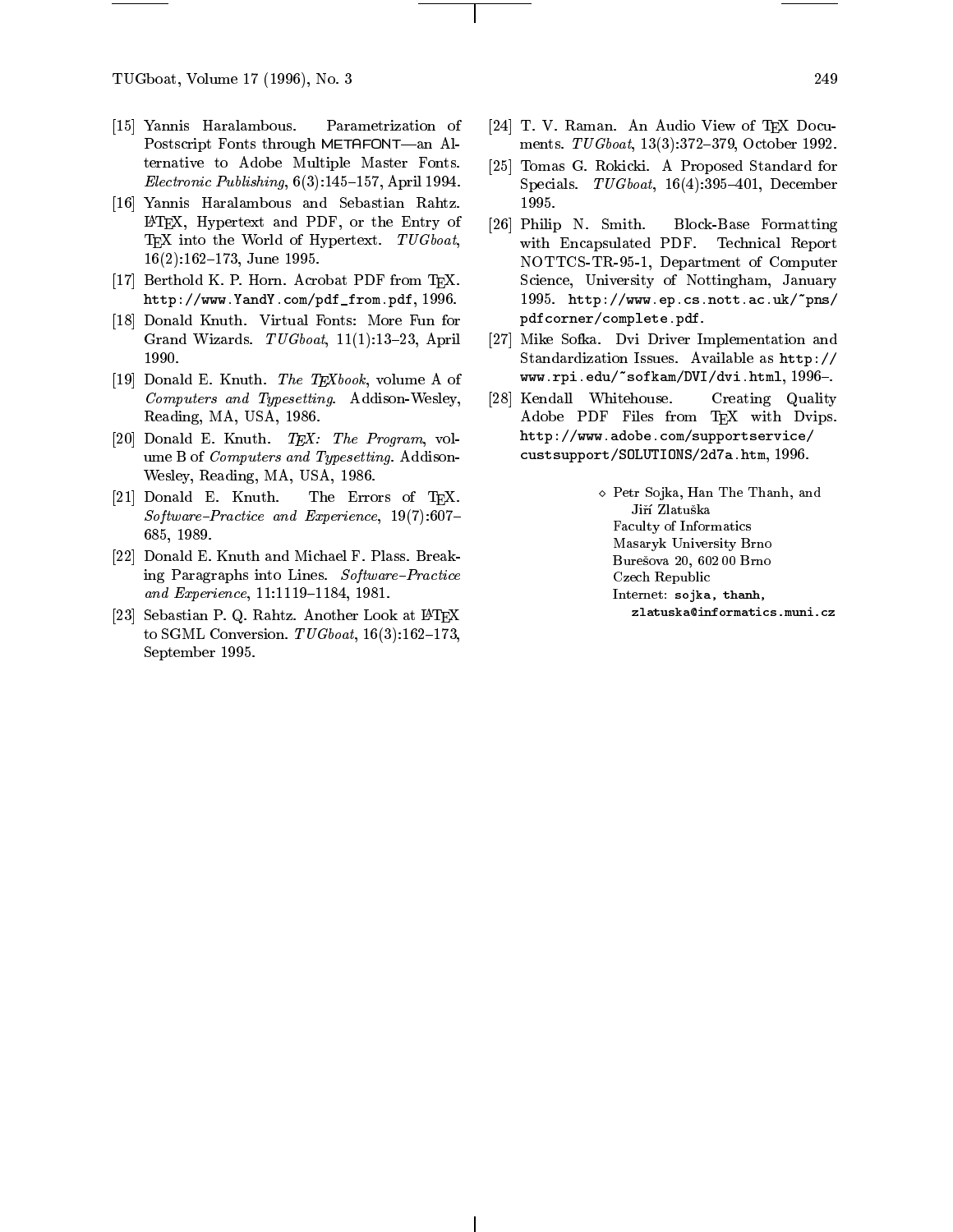250 TUGboat, Volume 17 (1996), No. 3

```
%% LaTeX2e file `t.tex'
7.7.%%
\hsize 3in
\baselineskip 13pt
\pdfoutput=1 % we will produce PDF instead of DVI
\pdfannottext
   open % optional specification if the text annotation is implicitly opened
   {The text annotation} % the text itself
\def\BL{\pdfannotlink
   depth 3pt height 8pt % optional specification for link size
   \mathbf{1}% key of destination
   border 0 0 1 % optional specification for link border
Y
}
\def\E{\phi\end{link}\pdfoutline
   \mathbf{1}% key of destination
   \Omega% number of sub-entries of this item
   {The outline entry} % Text of this item
\pdfdestxyz
   \blacksquare% key of this destination
   zoom 2 % optional zoom factor
%\pdfdestfit 1 or %\pdfdestfith 1 or %\pdfdestfitv 1
%\pdfdestfitr 1 ... \pdfendfitr
```
This is \TeX, a document compiler intended to produce typesetting of high quality. The PASCAL program that follows is the definition of \TeX82, a standard version of \TeX\ that is designed to be highly portable so that identical output will be obtainable on a great variety of computers.

The main purpose of the following program is to explain the algorithms of \TeX\ as clearly as possible. \BL As a result, the program will not necessarily be very efficient when a particular PASCAL compiler has translated it into a particular machine language.\EL\ However, the program has been written so that it can be tuned to run efficiently in a wide variety of operating environments by making comparatively few changes. Such flexibility is possible because the documentation that follows is written in the WEB language, which is at a higher level than PASCAL; the preprocessing step that converts WEB to PASCAL is able to introduce most of the necessary refinements. Semi-automatic translation to other languages is also feasible, because the program below does not make extensive use of features that are peculiar to PASCAL.

A large piece of software like \TeX\ has inherent complexity that cannot be reduced below a certain level of difficulty, although each individual part is fairly simple by itself. The WEB language is intended to make the algorithms as readable as possible, by reflecting the way the individual program pieces fit together and by providing the cross-references that connect different parts. Detailed comments about what is going on, and about why things were done in certain ways, have been liberally sprinkled throughout the program. These comments explain features of the implementation, but they rarely attempt to explain the \TeX\ language itself, since the reader is supposed to be familiar with  ${\succeq}$  The  ${\sf TeX}$  book}. \bye

Figure 1: Example of new hypertext primitives added in the TFX2PDF source file

250